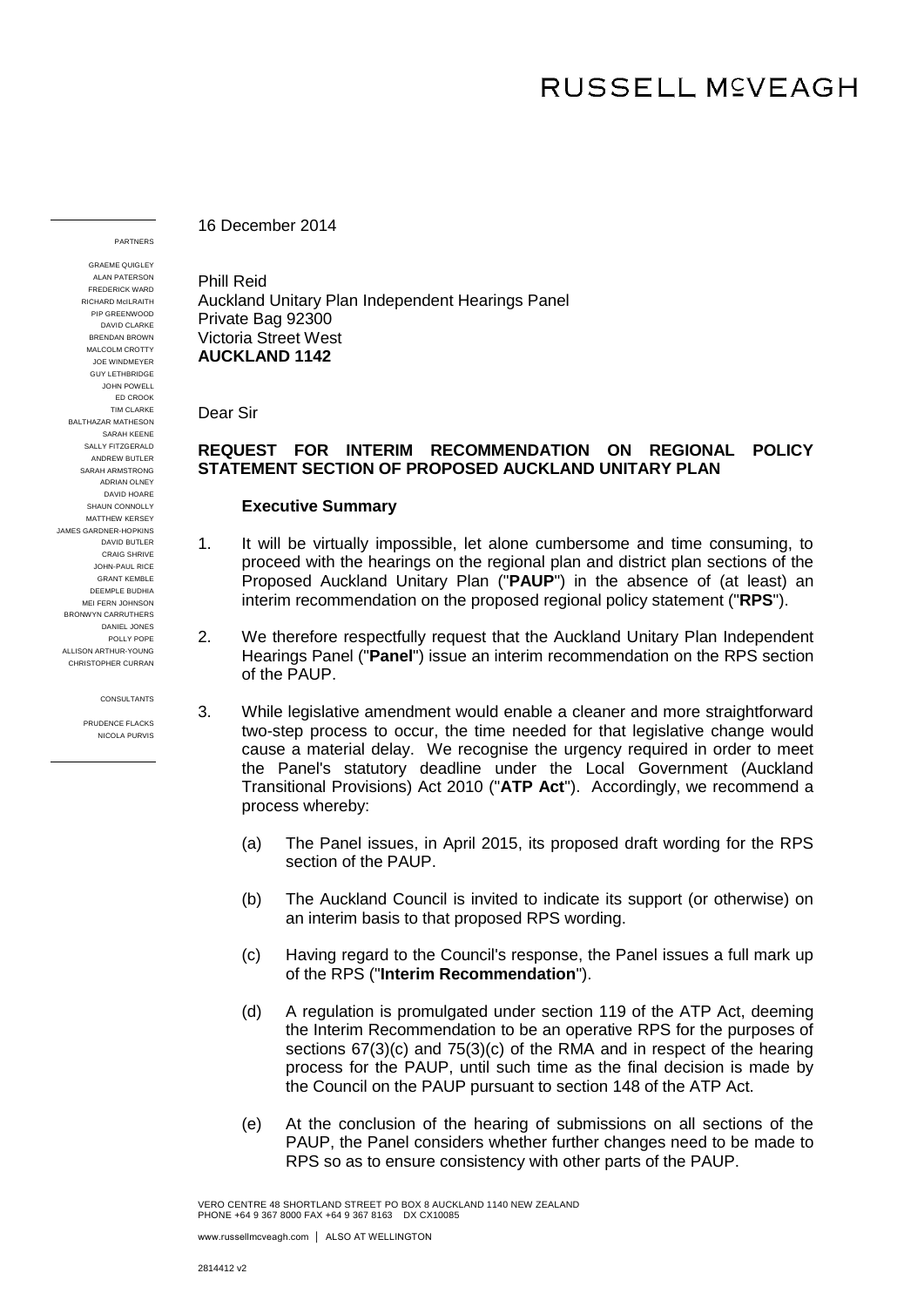- (f) The proposed process for the hearing of submissions on the PAUP as set out in the ATP Act is otherwise retained in its current form.
- 4. The details of this process and the reasons for it are described in more detail below.

## **The difficulties with the current process prescribed by the ATP Act**

- 5. None of the unitary plans that have been promulgated to date have included a regional policy statement component. We are unsure whether that fact was understood by those who drafted the ATP Act. What is apparent is that the current process required by the ATP Act is going to give rise to very serious practical and procedural problems, once the hearings move into the district and regional plan sections of the PAUP.
- 6. Sections 67(3)(c) and 75(3)(c) of the RMA require regional and district plans (respectively) to *give effect to* the operative regional policy statement; a regional council or territorial authority is only required to *have regard to* any proposed regional policy statement under sections 66(2)(a) and 74(2)(a)(i) of the RMA. Accordingly, as a matter of law, the regional and district plan sections of the PAUP need to give effect to the existing operative Auckland Regional Policy Statement (which became operative on 31 August 1999). There is no requirement for those regional and district plan sections to give effect to the proposed RPS component of the PAUP.
- 7. While the PAUP's RPS section could be made operative just prior to making the regional and district plan sections operative, so that this requirement was technically complied with at the time the decisions are released, that approach will not assist with those attending mediations, those preparing for or presenting submissions and evidence throughout the hearing process, and nor will it assist the Panel's deliberations.
- 8. The essence of the problem is this: how can a submitter or expert witness confirm that a regional or district plan provision *gives effect to* the PAUP's RPS, without knowing what that RPS says?
- 9. In the absence of the Interim Recommendation, in subsequent hearings, every submitter and witness will need to assess the proposed regional and district plan provisions against a virtually unlimited combination of the relief within the following parameters:
	- (a) The RPS as notified.
	- (b) The RPS as supported by Auckland Council in evidence.
	- (c) The RPS as modified by the various amendments sought by other parties through the first round of hearings.
	- (d) A combination of (b) and (c) above.
- 10. The uncertainty over the content of the RPS section will inevitably lead to the preparation of lengthy evidence (and legal submissions) to address all possible scenarios set out above. This in turn will lead to longer mediations and hearings, placing the overall timeframe for resolution of the PAUP process in jeopardy. Developed in this manner, the form of the provisions of the regional and district plans will be sub-optimal.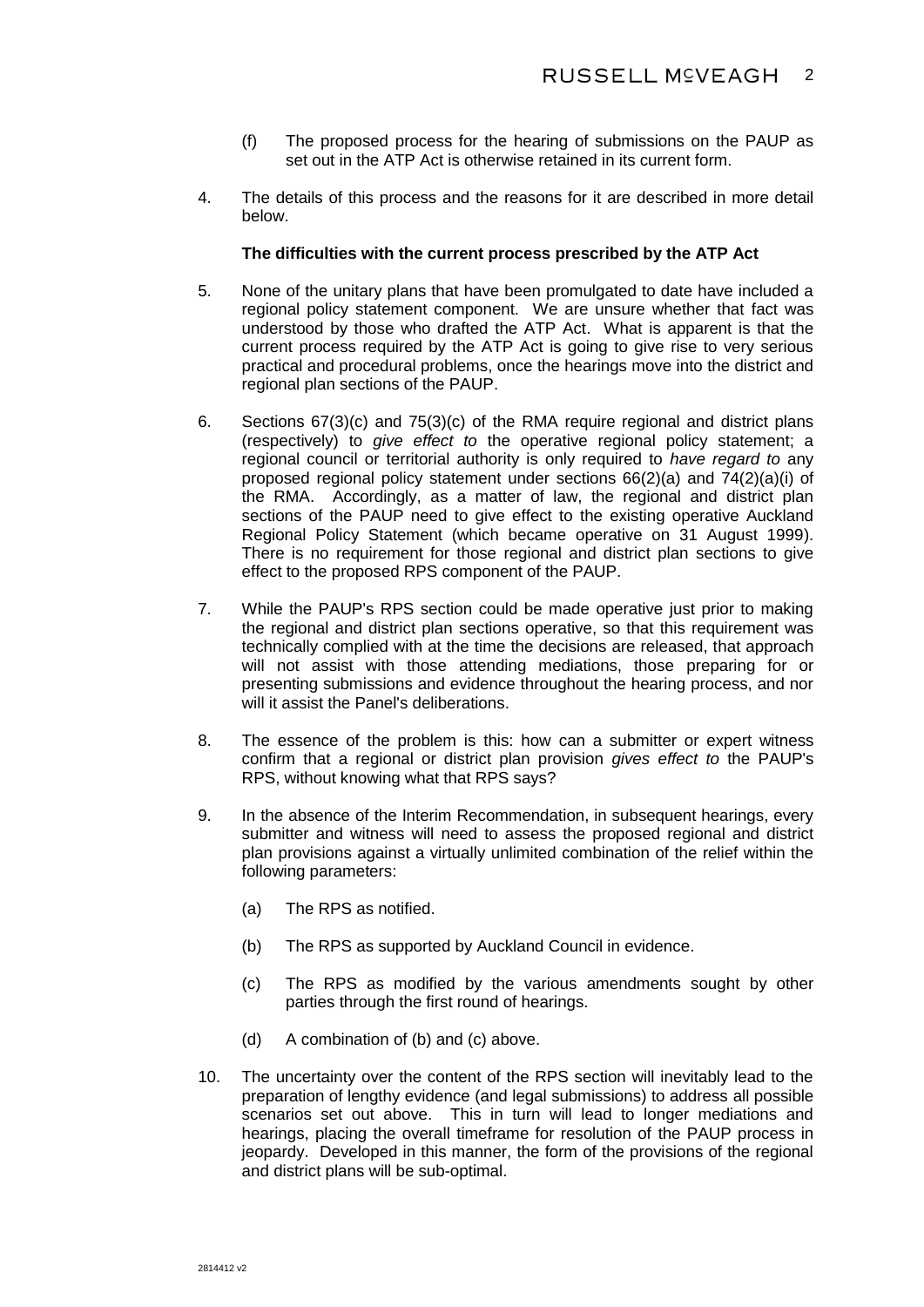## **Proposed process**

### *Interim recommendation*

- 11. Our proposed process is set out below, with the reasons following:
	- (a) A regulation is promulgated under section 119 of the ATP Act, deeming the Interim Recommendation to be an operative RPS for the purposes of sections 67(3)(c) and 75(3)(c) of the RMA, until such time as the final decision is made by the Council on the PAUP pursuant to section 148 of the ATP Act.<sup>1</sup> This regulation would need to be in effect by March 2015. (Refer paragraphs 12-15 below.)
	- (b) In April 2015, the Panel issues proposed amended wording for the RPS, in the nature of an interim decision by the Environment Court, comprising:
		- (i) the Panel's track-change version of the RPS section of the PAUP;
		- (ii) a short statement of reasons explaining the basis (at a high level) for any key recommended changes to the RPS.<sup>2</sup>
	- (c) The Council is invited to issue a public statement confirming whether or not it is in general agreement with the Interim Recommendation or, if it disagrees with any aspect of the Interim Recommendation, which part(s) it disagrees with ("**Council response**"). Strictly speaking this will be without prejudice to the Council's legal right, conferred by section 148 of the ATP Act, to accept or reject the Panel's final report containing all recommendations at the conclusion of the process.
	- (d) The Panel issues a Minute attaching a final draft of the RPS (ie the Interim Recommendation). This final draft would record any issues raised in the Council response. In accordance with the regulation described in sub-paragraph (a) above, the Minute would confirm that, for the purposes of the subsequent hearings on the PAUP, the Interim Recommendation represents an operative RPS for the purposes of sections 67(3)(c) and 75(3)(c) of the RMA.
	- (e) The Panel proceeds to hear the remainder of submissions on the PAUP, both the regional plan and district plan, and all ancillary matters. The parties are able to rely on the Interim Recommendation for the purpose of giving effect to the RPS through the regional and district plan objectives, policies and rules.
	- (f) To assist with those hearings, the Panel directs the Council to circulate, in advance of each Pre-Hearing Meeting for subsequent hearing topics, a marked up version of the relevant provisions identifying what changes,

<sup>&</sup>lt;sup>1</sup> We did consider whether the proposed regulation should deem the proposed RPS section to be operative for all resource management purposes, rather than just the PAUP process, however we decided that was unnecessary. Primarily this is because section 104(1)(b)(v) of the RMA requires a consent authority to have regard to both operative and proposed regional policy statements, and accordingly the RPS section of the PAUP can be considered without it needing to be deemed operative.

 $\mathfrak{p}$ The giving of reasons would be optional. It would potentially allow the Council and submitters to better apply the changes to the RPS recommended by the Panel, however if it would delay the issue of the draft RPS or overly complicate the process then this aspect could be omitted.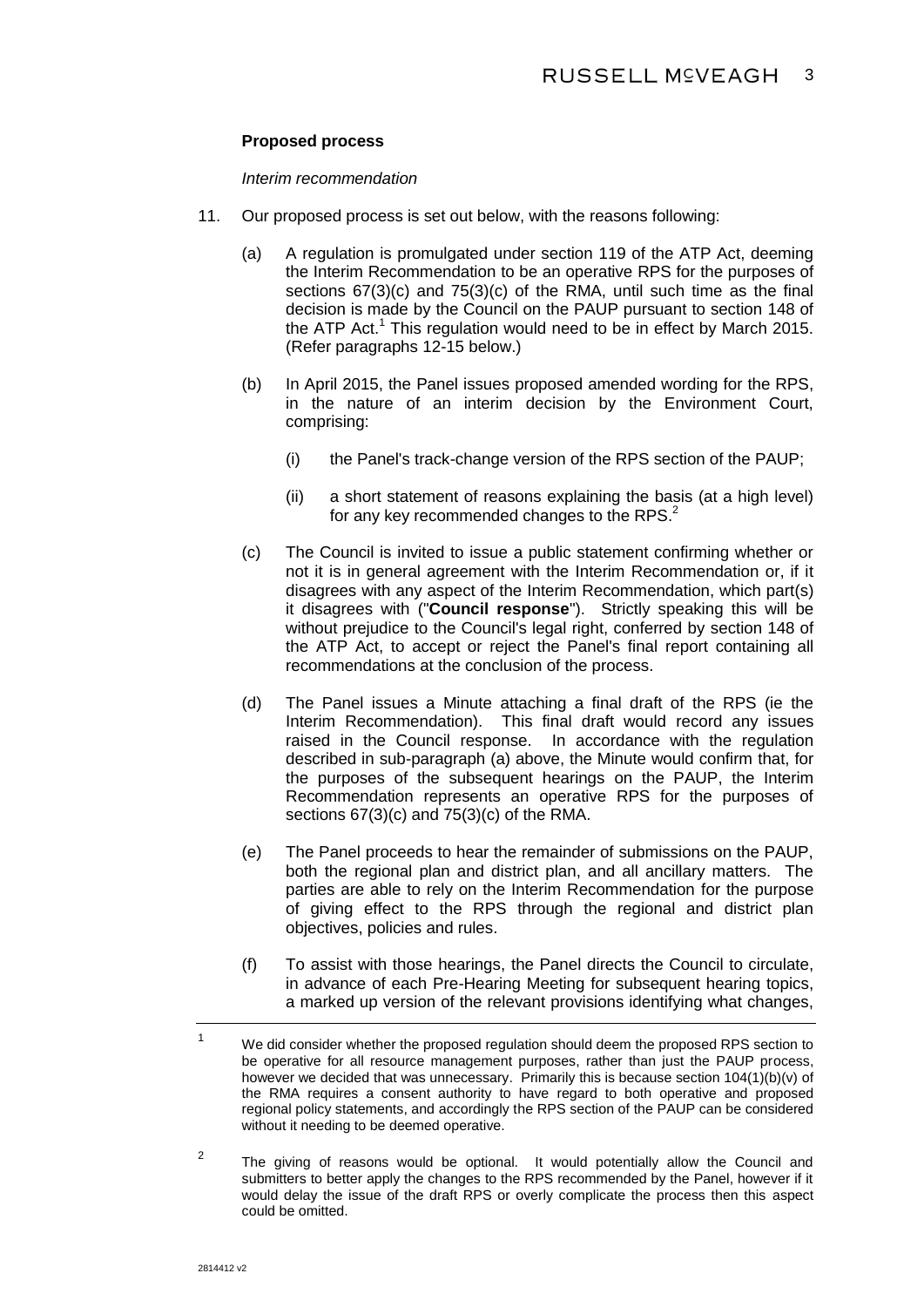if any, are required to give effect to the amendments made to the RPS recorded in the Interim Recommendation. These can be identified separately to any proposed amendments in response to submissions, so that all parties and the Panel understand how the RPS is being given effect to.

- (g) In the first quarter of 2016 (on the current timetable), the Panel revisits the Interim Recommendation and decides whether the draft RPS contained within that Interim Recommendation needs amendment:
	- (i) If amendments are not required, the Interim Recommendation is simply folded within the broader recommendations which are presented to the Council in the report required by sections 144 and 146 of the ATP Act. (Section 144 anticipates a single report to the Council, containing all of the Panel's recommendations. Our proposed approach is consistent with that requirement and does not require legislative amendment to Part 4 of the ATP Act.)
	- (ii) If amendments are required, the Panel issues a further Minute attaching the redrafted RPS section and invites submissions from interested parties *only on the recent amendments* and confirming that any attempt to "re-litigate" earlier material will be disregarded by the Panel. The Panel could, if it wished, convene a short hearing in order to hear from any parties who had lodged submissions.<sup>3</sup> At the conclusion of this hearing process, the process set out above in paragraph 11(g)(i) is adopted.
- (h) Other than as set out above, the proposed process set out in the ATP Act remains unaffected.

## *Proposed regulation to enable the proposed process*

- 12. While we considered whether or not the Panel could simply "deem" the draft RPS as set out in the Interim Recommendation to be an operative RPS for the purpose of sections 67(3) and 75(3) of the RMA, ultimately we concluded that approach gave rise to an unacceptable risk that a submitter could seek to judicially review the process.
- 13. When the ATP Act was enacted, there was specific provision in section 119 to promulgate regulations to amend the hearing process. This no doubt reflected the urgency with which that legislation was developed and the uniqueness of the process, which would almost certainly result in the need for refinement to the process. The proposed amendment to the process that we are proposing fits squarely within the purpose of section 119 of the ATP Act and section 360 of the RMA:

#### **119 Regulations relating to preparation of Auckland combined plan**

(1) This section provides for regulations to be made that specifically relate to the preparation of the Auckland combined plan.

(2) Regulations may be made under [section 360\(1\)](http://www.legislation.govt.nz/act/public/2010/0037/latest/link.aspx?id=DLM235494) of the RMA for the purposes of the preparation of that plan and as if

<sup>3</sup> This step would avoid the type of concerns raised by the High Court in *Hawke's Bay and Eastern Fish and Game Council v Hawke's Bay Regional Council* [2014] NZHC 3191 at [131]-[133].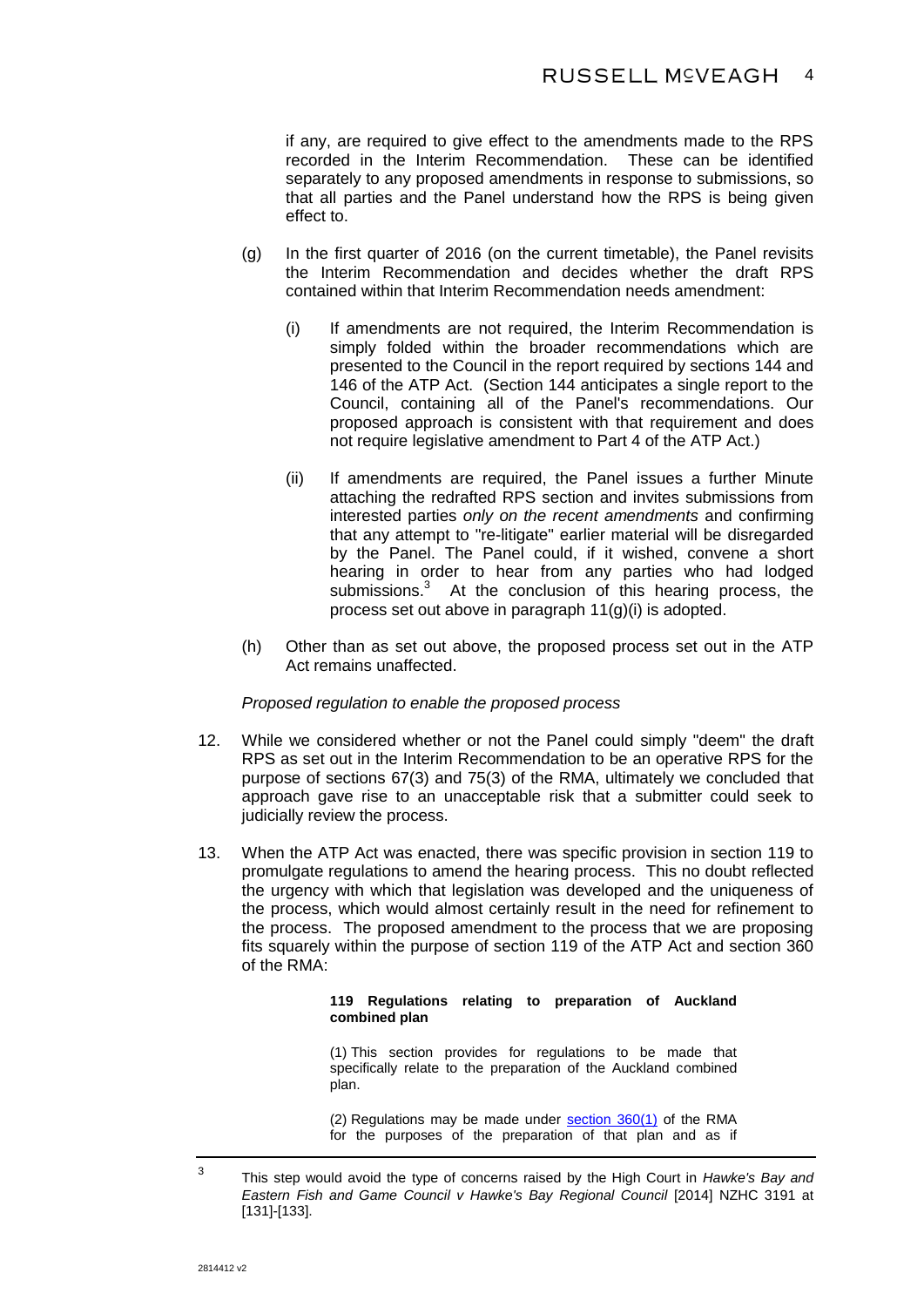references to the **RMA** in that subsection include references to this Part.

#### **360 Regulations**

(1) The Governor-General may from time to time, by Order in Council, make regulations for all or any of the following purposes: ...

- (i) providing for any other such matters as are contemplated by, or necessary for giving full effect to, this Act and for its due administration.
- 14. The operative wording of any regulation would be straightforward. The wording could be as simple as:

Solely for the purposes of section 67(3)(c) and section 75(3)(c) of the Resource Management Act 1991, the Interim Recommendation of the Panel is deemed to be the operative regional policy statement instead of the existing operative Auckland Regional Policy Statement. This regulation will cease to have effect upon the issuing of the Auckland Council's decision under section 148 of Local Government (Auckland Transitional Provisions) Act 2010 on the report from the Panel.

"**Interim Recommendation**" means for the purposes of the Local Government (Auckland Transitional Provisions) Act 2010, a draft regional policy statement issued by the Panel in advance of the final report required from the Panel by section 144 of the Local Government (Auckland Transitional Provisions) Act 2010.

15. Any such regulation could be prepared and promulgated within a very short timeframe.

#### **Reasons for the proposed process**

- 16. In our opinion, the proposed process is not only desirable but is necessary:
	- (a) The RMA envisages a clear hierarchical framework of planning instruments. The importance of higher order instruments, including regional policy statements, was confirmed by the Supreme Court in the *New Zealand King Salmon* decision.
	- (b) The process provides as much certainty as possible as to the content of the RPS section of the PAUP. Without that certainty, it will not be possible for any submitter or the Council to put forward provisions that "give effect to" the PAUP's RPS, as required by sections 67(3)(c) and 75(3)(c), because no one will know what those provisions are. This difficulty is exacerbated by the significant changes being proposed in response to submissions by the Council itself, as well as those arising from mediation, and so it is not realistic to expect that the notified version of the PAUP's RPS will remain largely intact.
	- (c) As the right of appeal under sections 156 and 158 of the ATP Act is only against the Council's decision, we do not consider that issuing an Interim Recommendation will give rise to an appeal, nor would the Council's response to that Interim Recommendation. The Panel's Minute could expressly record that neither its Interim Recommendation nor the Council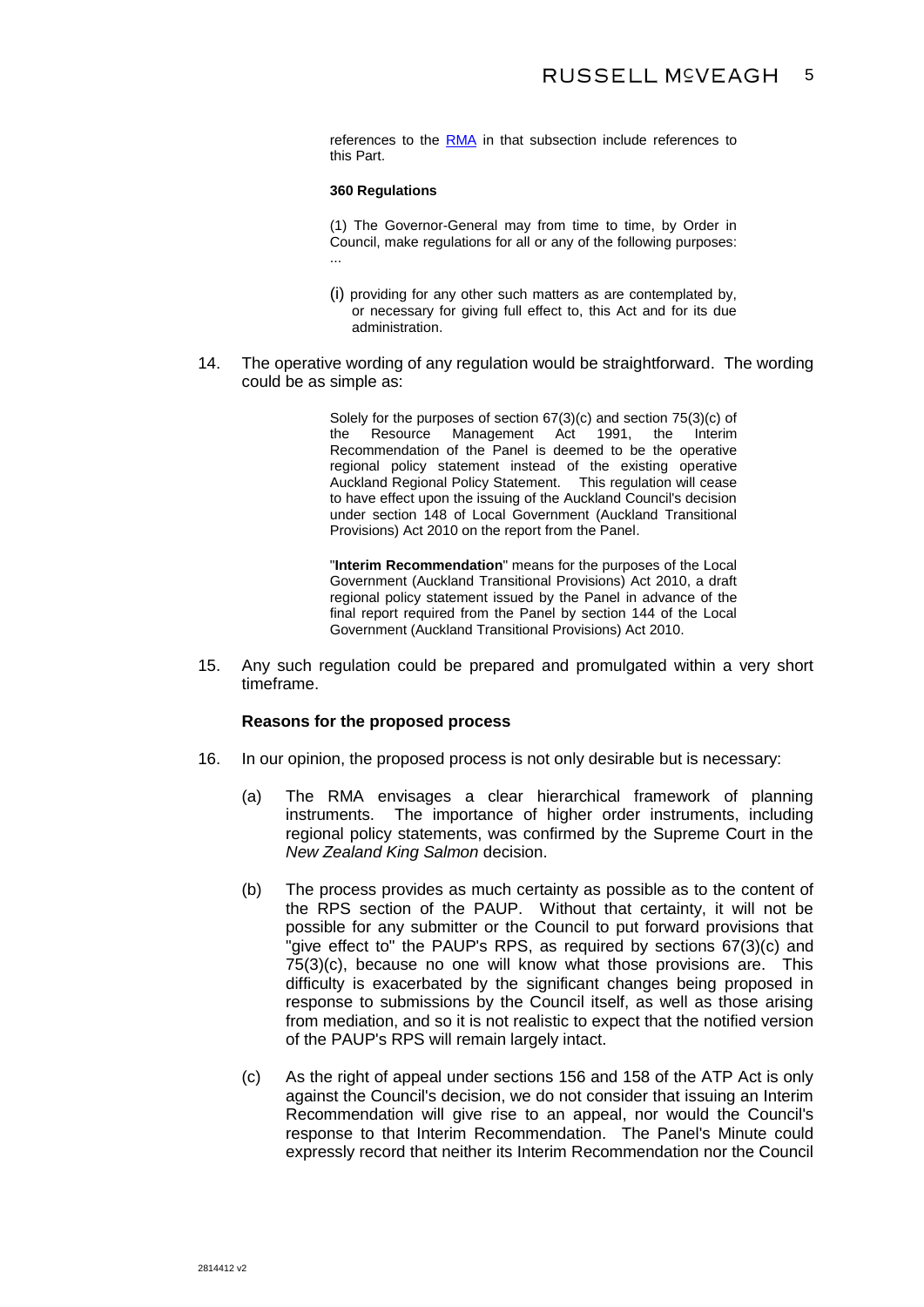response is a final decision in this regard, but that it has been released in order to assist the participants in the process.<sup>4</sup>

- 17. We accept that the Panel seeking (effectively) an interim decision from the Council in respect of the Interim Recommendation is novel.
- 18. There is a risk that the Council might not agree with the Interim Recommendation, and if the Council were to indicate it was opposed to fundamental aspects of the proposed RPS wording then that would be problematic in terms of being able to "give effect to" the Interim Recommendation in subsequent hearings.
- 19. However, if the Council is uncomfortable with the wording of the RPS then this will become apparent at some point in the process - if that disagreement is only expressed at the conclusion of the process (ie once all other parts of the PAUP are heard), then in many respects that would be more disruptive. This is because, if the Council amends the RPS in its decision on the Panel's recommendation, then the Council or Court will need to decide whether any consequential changes need to be made to any part of the regional plan or district plan sections of the PAUP.
- 20. Having the Council provide such an indication in response to the proposed Interim Recommendation will not only assist submitters, but it will also no doubt assist Council staff and others advising the Council because it would effectively (and transparently) "update" the Council's policy position. That should facilitate the faster translation of those agreed RPS provisions into the regional and district plan provisions.

## **Alternative approach**

- 21. Another alternative that we have considered is to amend the current process so as to allow a formal two stage recommendation and decision process (this would effectively be the "normal" RPS promulgation process). While this would enhance the certainty of the RPS provisions, the primary disadvantages would be:
	- (a) The delay that would be necessary to allow this to occur, in particular if there were appeals on points of law to the decision on the RPS section. Depending upon the scope of the appeals, those appeals might need to be resolved prior to the regional and district plan sections of the PAUP being heard. (Even if the appeals were heard under urgency, this could still result in a 6 months hiatus - which would be most undesirable.)
	- (b) The added difficulty that there would be in revisiting the RPS at the conclusion of the PAUP hearings, so as to make any consequential changes to ensure consistency with the remainder of the PAUP. While this could be overcome by adopting a truncated plan change process for the RPS section (because the RPS would be legally operative), it would be more complex than the approach we have suggested.
	- (c) The need for legislative amendment to address the requirement in section 144 of the ATP Act for the Panel to provide a single report to the Council containing the Panel's recommendations.

<sup>4</sup> In light of there being a right of appeal to the Council's decision and because it is difficult to see how the release of the Interim Recommendation as proposed would disadvantage any person, any application for judicial review is most unlikely to succeed, even if an application were made by a disgruntled submitter.